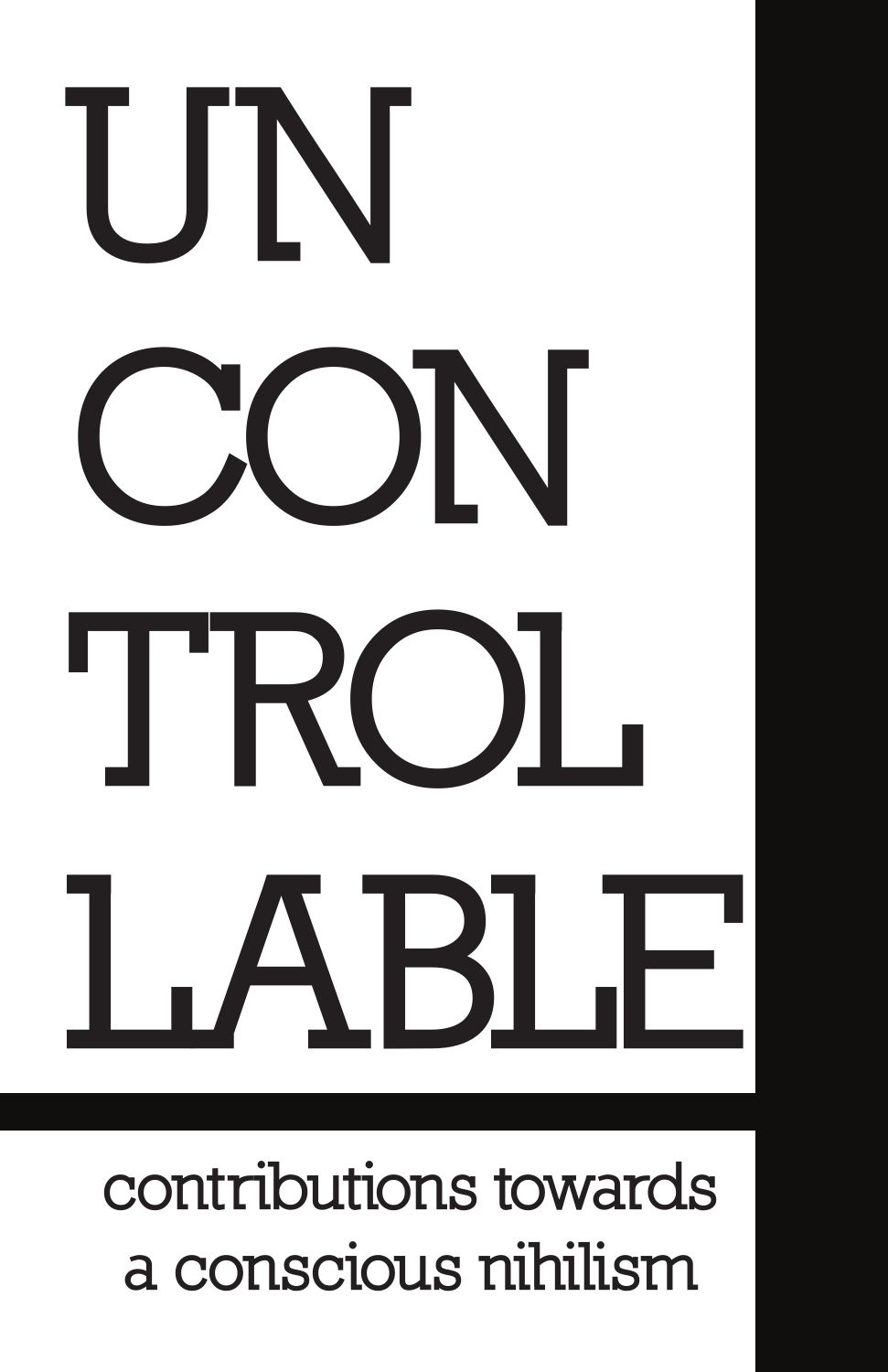This text first appeared on anarchistnews.org in 2011

Published by Untorelli Press, 2011



## UNTORELLI PRESS<br>
UNTORELLI@RISEUP.NET UNTORELLIPRESS.N UNTORELLIPRESS.NOBLOGS.ORG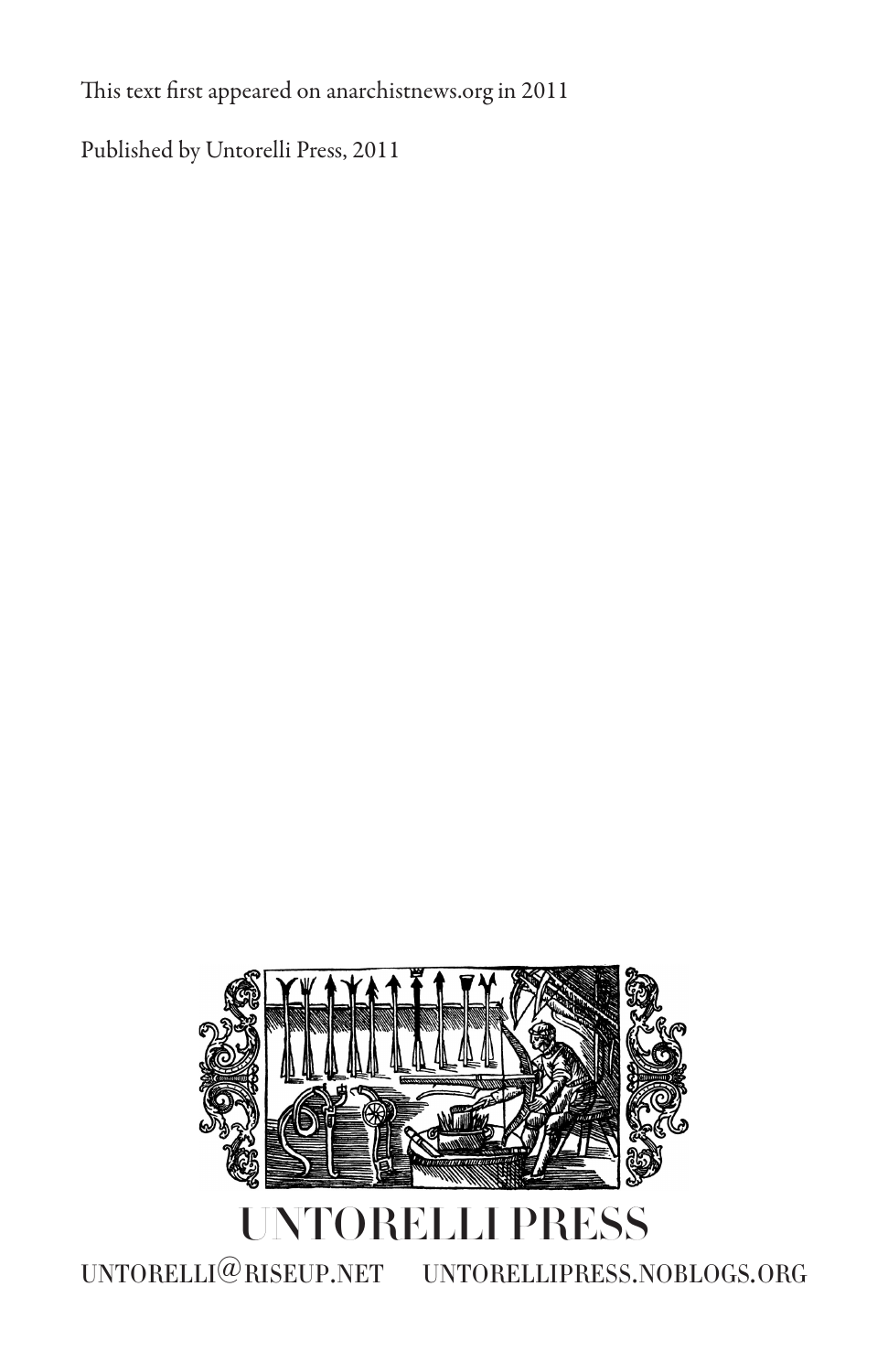*Athena: I do only as I am asked. Ask for the city to function with harmony, and I will bind the slave and fatten the master. For this is how harmony is forged from chaos. All of those who flock to and live off fair Athena accept this bargain, whether their ignorance of this bargain be sincere or feigned. To dwell within my city requires submission. Just as the ox that carries water submits to a yoke, so must the citizen submit to the laws of the city. But should you grow tired of this, should the wine cause sickness and the grapes rot on the vine, I will gladly destroy what you have asked me to create. But I have yet to hear any of you mortals, rebels or kings, ask me to carry out this final task: let Chaos reign over the fields of Athena. You lack the courage to see burn everything that gives you comfort and shelter. Even the strongest of you fear mighty Chaos and what he will do should I let him run free. But remember this, young soul: I do only as I am asked. Ask me to build you a city and I shall make it function. Ask me to end the misery of the city, and I will have only one option: to destroy it, utterly.* Euripides,

ATHENA POLIAS (Athena of the City), from the Lost Plays

I<sub>littl</sub> n December 2008, a large number of Athenian youths discovered something terrible. Many of them were anywhere from 13 to 19 years of age when 15 year old Alexis was shot in the chest and murdered. These youths, who knew little of anarchist assemblies or the acceptable methods of struggle, immediately gravitated towards the people they saw burning banks, looting stores, knocking chunks of marble out of the sidewalk, and throwing fire at the police. During those days, no one tried to stop their rage (which they discovered they had in surplus) except the police. During those days, they knew who their enemy was: the people trying to stop them. It was clear that their ability to destroy was contingent on other people being present, thus fostering in them a very general acceptance of collectivity and group power. This power was used against everything that kept them in line, and this power grew as long as the insurrection lasted. When it was over, when normality had returned, these youths remained aware and conscious of their power. Now they waited for their chance to use it again.

In May 2010, three people died inside a Marfin Bank. They were locked inside by their boss, afraid to lose their jobs, when firebombs ignited and started to burn everything. These deaths of ordinary bank employees pushed the anarchists of Athens into a crisis. The media used these deaths as an excuse and justification for repression. Society turned against the "murderous" anarchists. Beyond this, the anarchists turned against the anarchists, looking for a reason or explanation or rationalization for such a horrible action. There was nothing to find, however. Some said the arsonists were para-state groups, others said they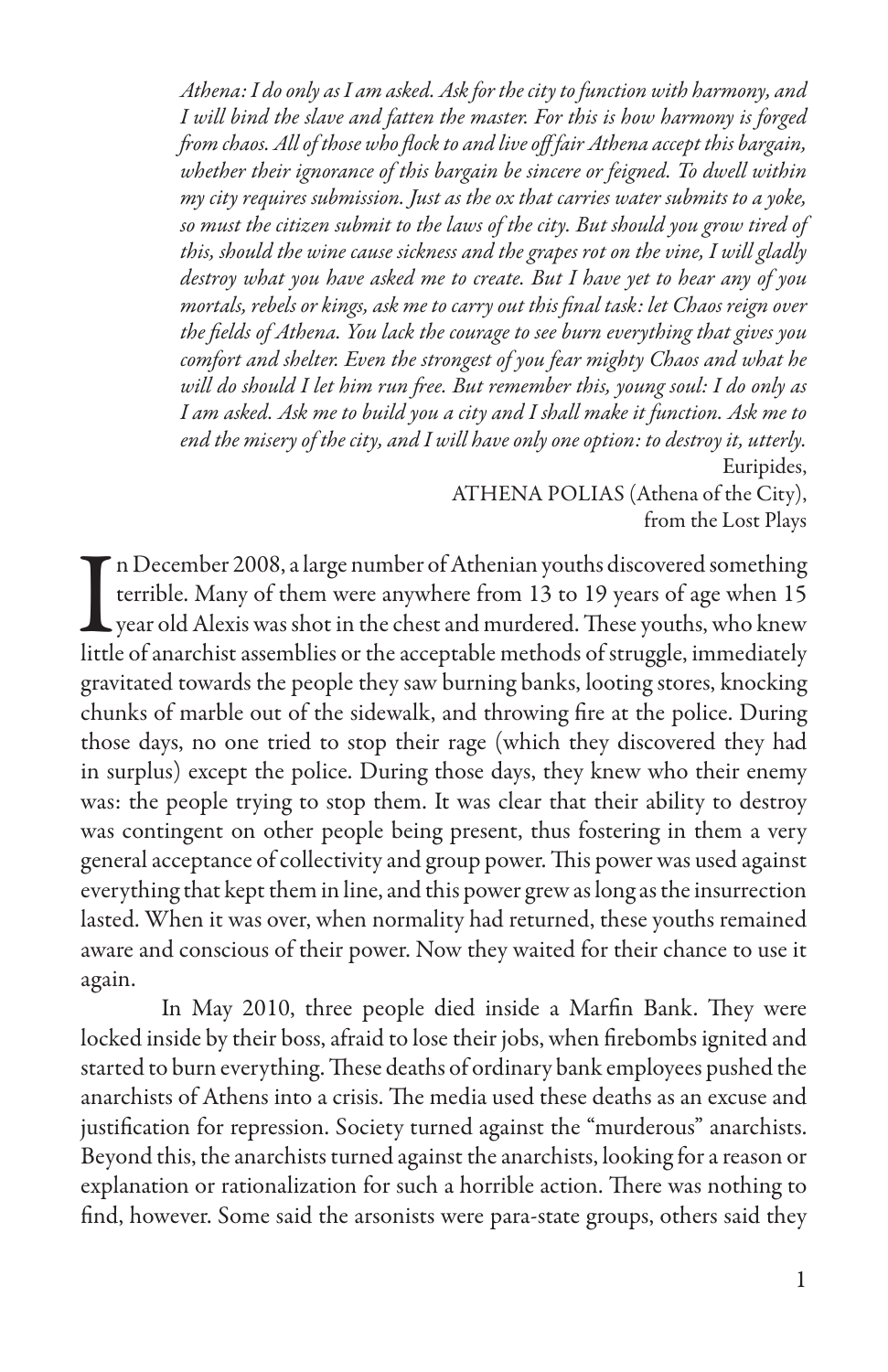were the police themselves, others said it was an accident, and others said the deaths were acceptable casualties in a war. Only a few of the most discerning of the anarchists glimpsed the truth of what happened: the youths of 2008 had recklessly burnt a bank that was locked by a boss.

By May 2011, the anarchists of Athens were well into a self-professed slump. One of the most common reasons was the aftermath of the Marfin Bank deaths and the internal criticisms that had not ceased for a year. Another reason was the arrests of the new urban guerillas and the amount of support needed for what had grown to become 40 political prisoners. There was much criticism of some of these guerillas, especially the letter-bombing campaign carried out by the Conspiracy of Cells of Fire. It was said these actions were reckless and accomplished little other than give the State more examples of anarchist terror to show the public. Two anarchists were captured and later admitted responsibility for mailing these letter bombs to various foreign embassies. One of the arrested anarchists was 22 years old, one of the youths of 2008. Georgios Papandreou, the current Prime Minister of Greece, had this to say of these uncontrollable youths: "These irresponsible and cowardly acts will not succeed in hampering our enormous efforts to re-establish our credibility and revive the economy."

> *I am bound to the friend by some experience of election, understanding, or decision that implies that the growth of his power entails the growth of my own. Symmetrically, I am bound to the enemy by election, only this time a disagreement that, in order for my power to grow, implies that confront him, that I undermine his forces.* Virginia Woolf

Most of the time they are at the front, ready to throw an improvised bomb<br>or Molotov if they have one. They usually don't and are content with rocks and poles. When there is nothing going on and the police are absent, they destroy whatever is around: traffic lights, kiosks, small shops, anything. Sometimes people stop them, and sometimes it works. Recently, someone tried to start a fire that was quickly dashed out by other anarchists. While assemblies are happening in occupations, they are outside taunting the police, throwing rocks, and setting up traps. Many of the anarchists do not take them seriously. Some actively despise them, saying they want "nothing to do with the anarchist movement" because of them. These youths of 2008 identify as anarchists, but there are many other anarchists who are quick to say that they do not qualify.

A recent attack on a police station in Exarchia brought more criticism.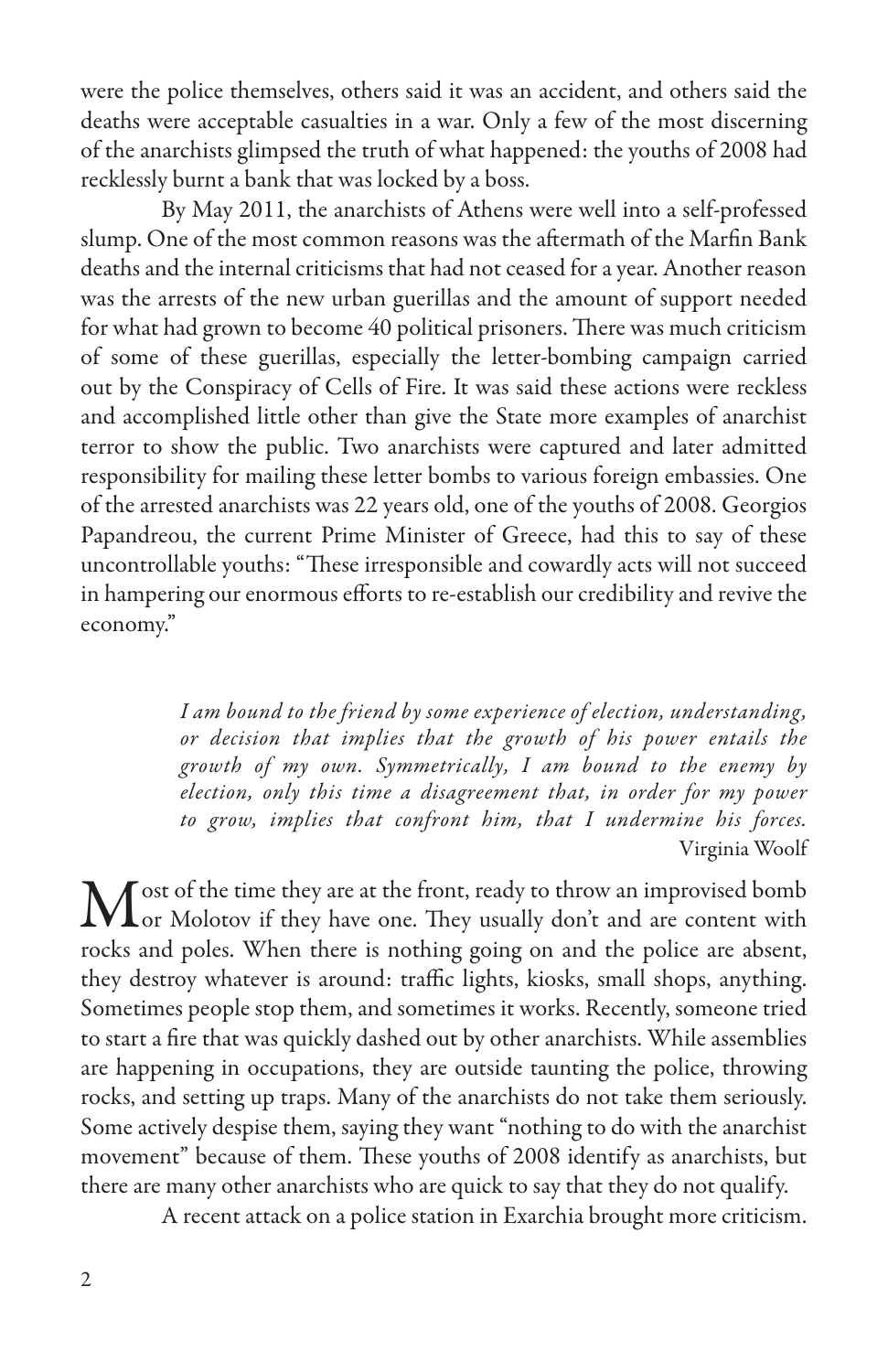During the attack, a motorcycle was set on fire and exploded while a street vendor at a nearby market was trying to put out the fire. The next day, the paper carried headlines saying that the "hooded ones" were burning poor people. This was unfortunate timing. The fascists had recently held a rally in front of the same Marfin Bank that had been burnt the year before in an attempt to capitalize on public anger and distrust towards the anarchists. After a leftist Greek citizen had been killed, the fascists claimed the murderers were immigrants and were quick to mobilize hundreds of people and engineer a racist pogrom that continues to the present day. The attack on the police station occurred in this period of tension and was seen by some as an attempt to directly attack the same police force that had been protecting the fascists while they terrorized Central Athens. Given the unfortunate timing of the accidental injury to the street vendor, some anarchists were quick to condemn the attack. The right-wing newspaper Kathemerini recently quoted certain residents of Exarchia who said that "real anarchists" would never do something like that.

This attack came out of Exarchia. Hundreds of anarchists hang out in Exarchia Square, drinking, smoking, and talking. Many of the youths of 2008 spend their nights here. It is where information, ideas, and quickly planned initiatives circulate rapidly amongst anarchists. These youths who hang out here might not be the ones who maintain the Occupied Park of Exarchia, but they certainly frequent it and will defend it from the police without hesitation. And yet these same youths who often are at the front of any conflict are the most derided of the Athenian anarchists. Their actions are not perfect, they act irrationally, and have a tendency to scuttle the plans of even the anarchists.

Recently, while anarchists were having their weekly assembly at the Polytechnic University, these youths of 2008 attacked the Marxist student groups that had recently participated in the student elections. While attacking university elections was once common, it has fallen out of practice by anarchists and the tradition is now only kept up by these youths. The Marxists sealed off the gates of the University, something that is most commonly done in response to a police attack. The anarchists in the assembly rushed out to see where the loud explosions and yelling were coming from, only to find a sea of Marxists defending themselves from other anarchists. Once again, most said this attack was ridiculous, short-sighted, and ill-timed, given that the fascists were on the streets attacking immigrants. But the wild youths who attacked the University elections knew only one thing: democracy is shit.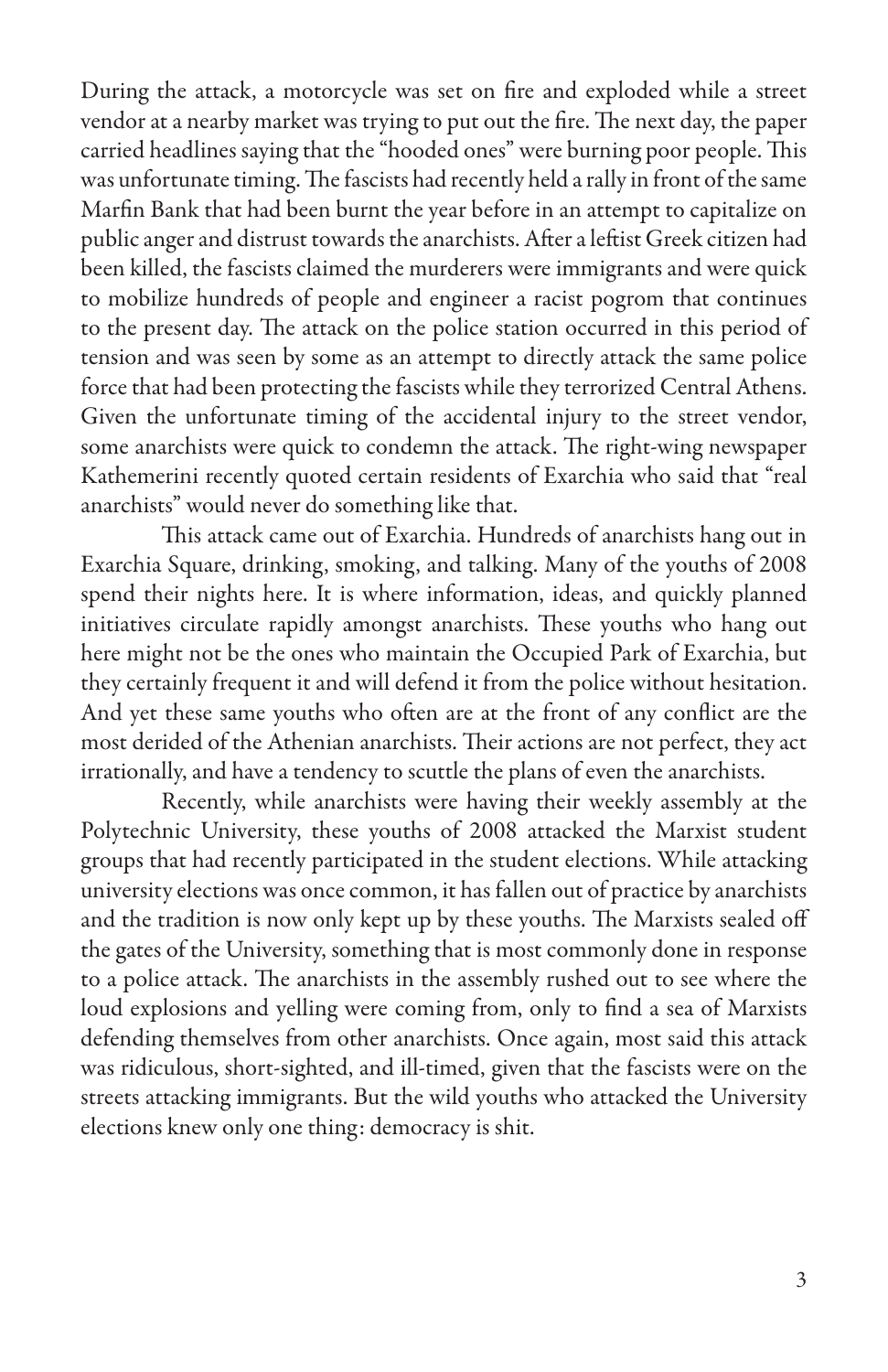There has been much talk in Athens of social cannibalism; that is, the social body devouring itself. Immigrant pimps selling their immigrant prostitutes to wealthy Greek men. Greek heroin dealers selling their dope to Greek junkies. The police of Athens turning against each other. The citizens attacking politicians. The anarchists attacking each other. The fascists attacking anarchists. The war of all against all. Chaos. This is the famous image of Athens being destroyed by Athena, its patron goddess.

The media and the government has a very clear interest in promoting this idea of social decomposition. Because, in the end, if things become bad enough, it will be the State that comes in and restores order. At least that is the standard script. But something different is taking place here in Greece. Society actually is falling apart, more rapidly than it normally is in every major metropolis. No one has any money, the government is poised to take out another loan from the troika, and everyone is aware of a problem. The form that this problem takes is different depending on who you talk to. The fascists say the problem is immigrants and left-wing politicians. The politicians say the problem is the irresponsibility of the citizens who do not pay their taxes, refuse to pay the tolls, and refuse to allow garbage dumps in their villages. The anarchists say the problem is capitalism and the State. These different forces find varying resonance for their ideas in different areas of Athens.

For example, in Central Athens, there is much anti-social crime, some if it coming from immigrants, some of it coming from poor Greeks. Once the murder of the Greek man happened and was quickly taken advantage of, the fascists found much of the neighborhood supporting their assertion that the problem truly was the immigrants. In the same neighborhood there are also anarchists, mostly centered around the Villa Amalias squat. Once the pogrom started, the anarchists became a natural ally and many immigrants stayed around the squat not only for protection but to find friends in a hostile landscape. These immigrants, living a precarious life under capitalism, have always been the victims of social cannibalism and resort to petty-capitalist enterprises merely to survive. Now that they are being demonized and hunted, their hope for inclusion in Greek capitalism is shattering.

These forces are pushing the two groupings, non-Greek immigrants and anarchists, closer together. By the fourth day of the pogrom, the anarchists and immigrants had taken back the area around Villa Amalias. Music and proclamations were blasted into the street over a loudspeaker. The weekly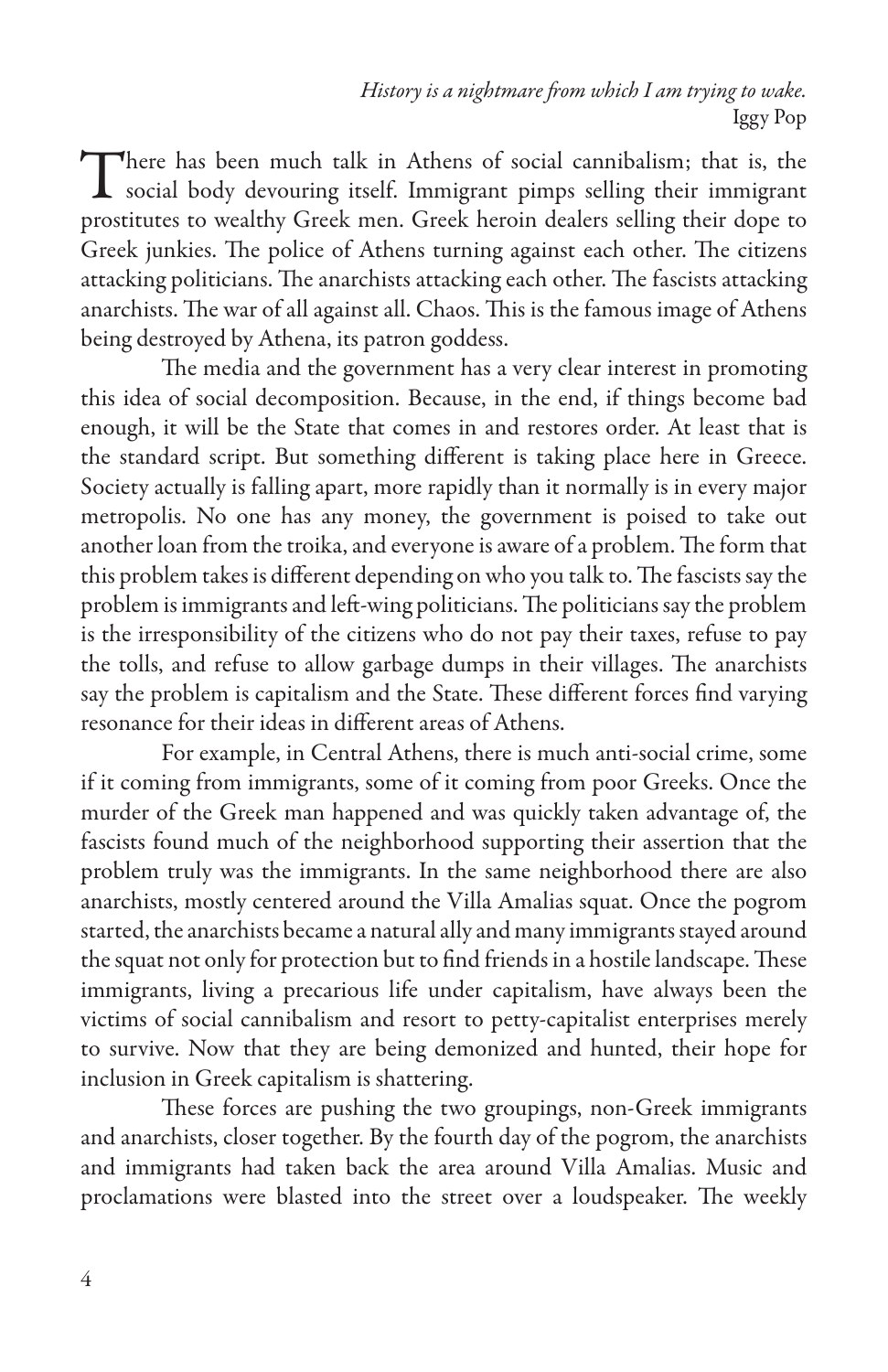assembly of Villa Amalias is advertised in the neighborhood and has brought dozens of non-anarchists to discuss what to do during this period of tension. Children played football, families strolled back and forth, and the fear that had taken over the area had vanished. Nevertheless, several blocks away from the squat, the pogrom continued.

There are certain antagonisms that will not be reconciled. Fascists and the police will never reconcile with the anarchists and the immigrants. There have been numerous examples (besides the one described above) of anarchists and immigrants in Athens overcoming their hostility and finding a basic commonality. Up until recently, there hasn't been much overlap between the two groups. Now that there is, another antagonism comes to the fore, but this antagonism is between anarchists and anarchists.

## *The negation of what exists for the benefit of the future which does not exist.* Charles Darwin

On May 18, 2011, the police stopped two people standing beside a  $\bm{J}$  motorcycle in northern Athens. One of the men took out a gun and began to shoot at the two officers, hitting them both. The officers were able to return fire, wounding the gunman. The gunman's partner was able to escape in the police patrol car. The car was later found abandoned. The wounded gunman was taken to a hospital, where he gave a false name. On May 20 it was revealed that the man was a 21 year-old student named Theophilus Mavropoulos. He is said to be part of the Conspiracy of Cells of Fire. He was 18 during December 2008.

The Conspiracy claims to be made of anarcho-nihilist-individualists. They have consistently criticized the population of Greece for being too cowardly, passive, and blind. They blame the population for its own misery, primarily because the population is too stupid to change its situation. The Conspiracy is also critical of the traditional anarchist scene and the limitations it imposes on itself by remaining fixed in the same ineffective forms. They advocate for the creation of small armed cells that are federated informally across Greece and the world, cells that strike the symbols and mechanisms of authoritarian power directly. Generally speaking, they do not speak firmly or with conviction about the creation of anything else. On the other hand, they are critical of everything else.

The nihilism of the Conspiracy is a reflection of the nihilism that is rampant among the youth of 2008. These youth have not only witnessed and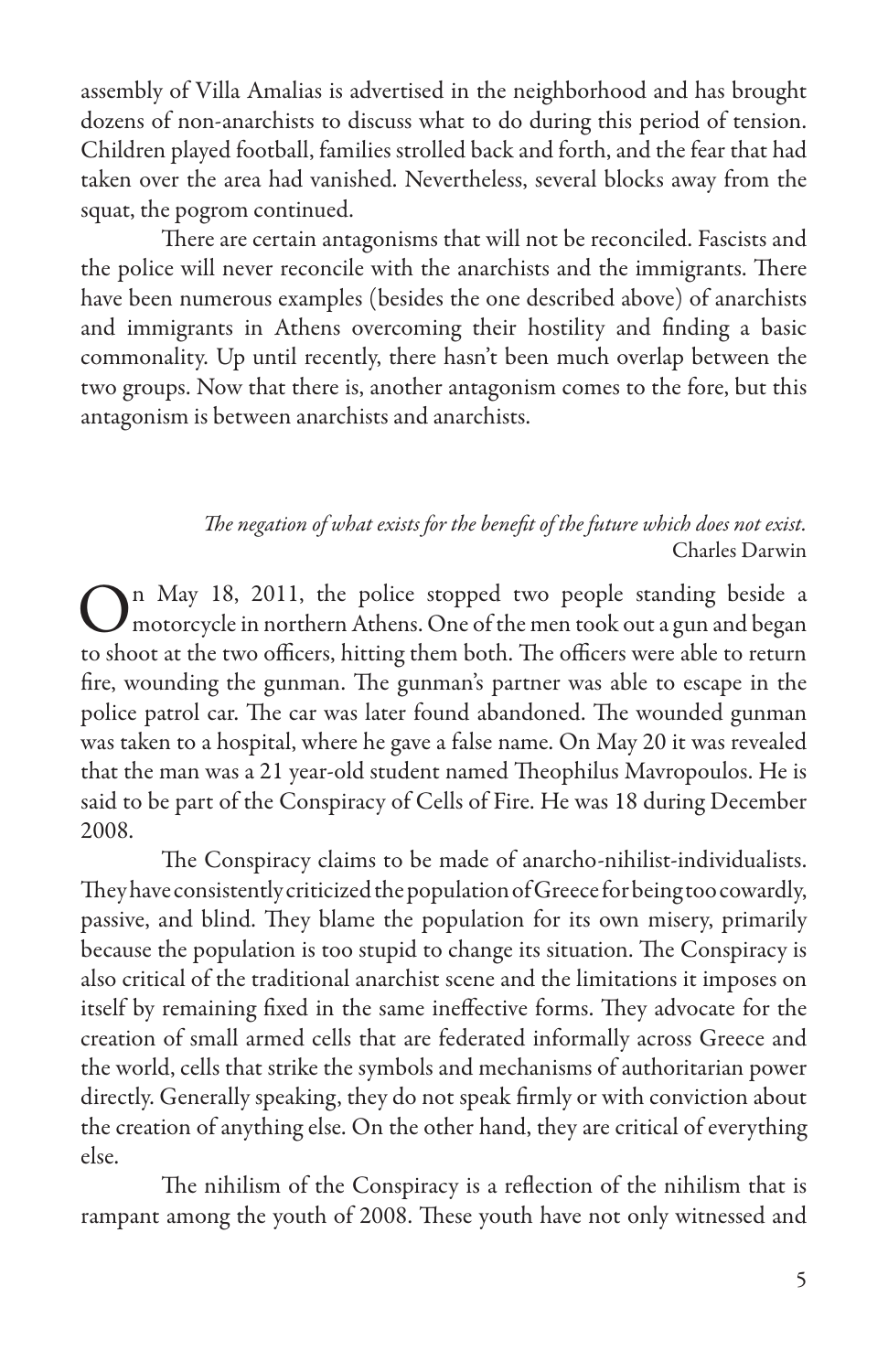lived within the failure of the capitalist world system, but they have witnessed and been part of the failed resistance against that world system. There are many people from the seventies who may tell the youth the correct way to struggle, but to the youth, these old men failed, just like everyone else. When these youth attempt to express their desperation and eagerness to act, they are usually silenced, shouted down, or ridiculed by anarchists who have a closer connection to older traditions of struggle. The effect of this is that the youth drop out of the conscious centers of the movement, preferring to stay on the periphery where they are free to do as they like. Some of them break away completely, as evidenced by the Conspiracy.

There are some guerillas and militants that have found general acceptance and admiration amongst the anarchist scene. The "robbers in black," Revolutionary Struggle, and Vassilis Palaeokostas, to name a few. Palaeokostas is famous internationally as the man who escaped from prison by helicopter. These people, however daring their exploits, have always maintained their theoretical connections to the traditional anarchist or autonomous scenes. They believe in social revolution and the infinite potential of the population to rebel. Although they may share the same general goals as the nihilists (the destruction of the global order and its agents), they have publicly disassociated themselves from them on several occasions. The other guerillas and militants have a hope and confidence in the population that the nihilists do not share. The nihilists are the few who, to invoke Euripides, have asked Athena to destroy the city completely. But they are alone, having been pushed out and ignored by most other anarchists. In their isolation, the most determined of them have disconnected completely from where they came from and are being slowly picked off, one by one. As they sit in jail, the city persists.

## *Nothing is true, everything is permitted.* Hillary Clinton

The current nihilism amongst the youth is not arising from nothing. It is a reflection of the total failure of both resistance and capitalism. Many see no alternative and want nothing else other than the complete destruction of the beast that feeds them: the city. To espouse these views is very difficult. To people who want social change, radical transformation, or a drastic change, total destruction sounds as insane as it is. December 2008 may have been aided by conscious actors who carefully selected targets, but the destructive urges of all who participated was general in its scope. These urges may have been shaped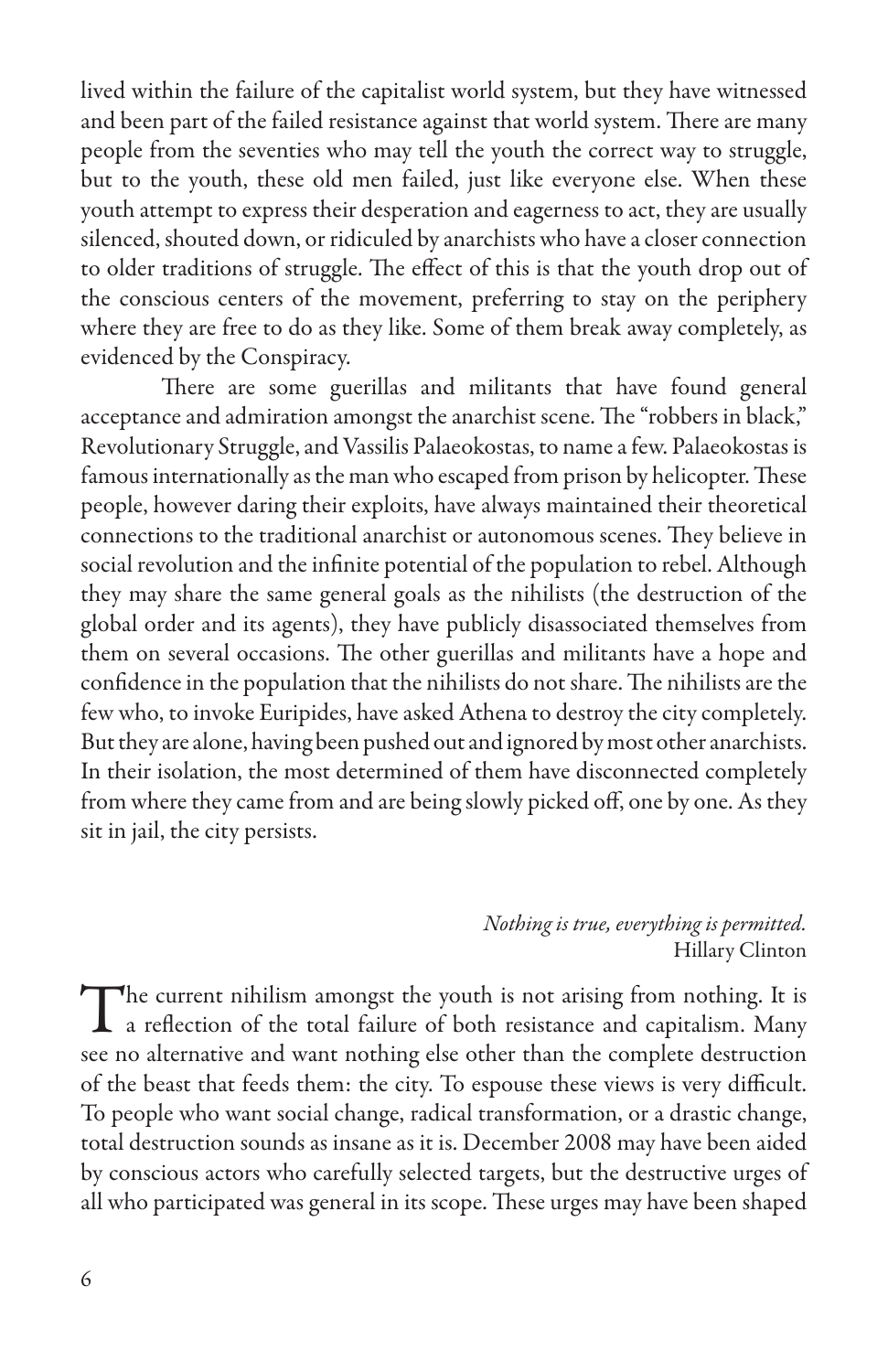or channeled by different ideologies once the insurrection was over, but at their core they were uncontrollable.

2008, the first explosion of the same fire that spread over North Africa, was the emergence of something new. Not anarchism, not communism, not democracy. It was the desire to get rid of everything. In Egypt, that desire was channeled into democratic parties that killed the energy, leaving the country with a military dictatorship. In Greece, that desire was channeled back into the trade unions, the parties, and the ideologies. What sustained each insurrection, what kept them at a fever pitch, was the complete absence of any guiding hand. As soon as someone took control, as soon as someone promised a better tomorrow, that tomorrow soon arrived, identical to all the other yesterdays.

There is a fear amongst anarchists, in Greece and internationally, of committing to the goals they espouse. The abyss of freedom is terrifying. Without the police, there will be civil war between different groupings and it will look worse than the struggle between anarchists, fascists, and immigrants we are seeing today. Without the city, the grid, and the infrastructure, there will be mass starvation and violence. It is utopic to imagine workers taking over the electrical plants and water system, of the population re-appropriating the resources of the city and putting them to better use. But just like the Bastille, the city of Athens will always retain the purpose it was built for. The Bastille was built to be a prison, nothing else. Athens was built to house workers and their overlords. It has retained this character for thousands of years. If capitalism vanished, the purpose of the city would vanish with it.

It is daunting to face this fact, and in fear most retreat into preexisting forms of struggle that, in the end, amount to little more than resigned acceptance and permanent defeat. The same forms can be repeated, the same scenes and rituals can be replicated, but they will not suddenly work when they haven't for so long. It is fear that pushes people away from the conclusion that the most important project left to us is to destroy what capitalism has created. Who wants to destroy the place where they live? Who wants to see it slip into chaos without being able to promise themselves and their friends that something better will come? There can be no promises in the future. All promises turn into lies, the deceived becomes the deceiver, and the present misery continues.

The nihilists and the youth among us must not be pushed away or driven into desperation. They are part of our anarchist worlds and reflect something that is at once new and terribly old. If we do not listen to them, they will act regardless of our approval or recognition. If we try to control them, we will appear to them as nothing more than extensions of the system they want to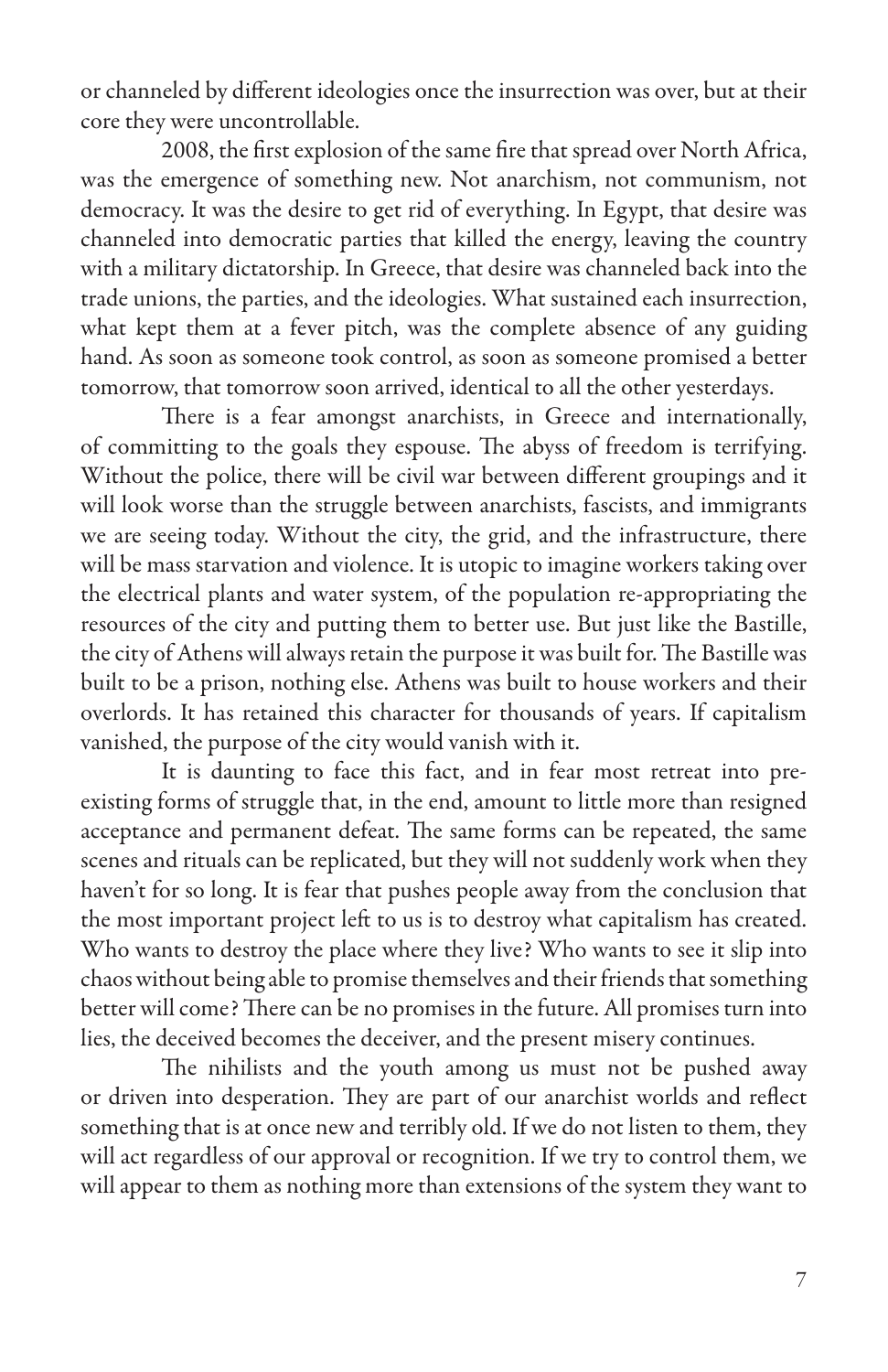destroy. Perhaps there is more truth to this than any of us have ever imagined. Perhaps we are simply cowards, biding our time until the perfect heroes come to save us, to promise us a future, to act first so that we might follow. As anarchists, we know the destruction of capitalism is necessary, but now that capitalism has integrated so deeply into our lives, this knowledge is even more terrifying. We retreat back to the eighties, the nineties, the two-thousands, always clinging to the little bit of history we have held onto, becoming trapped by the form of ideas that have not changed.

I do not want to abandon anarchism. In fact, I want the ideas to spread as widely as possible. I want people to remember the methods and tactics of those who came before us, but I want people to not only use those methods against our enemies, but to do so knowing we are not building a better world, nor are we promising one. Anarchism is not about handing the perfect society over to a recently enslaved population, it is about the creating the world we want now, for ourselves. We must destroy what we have set out to destroy and not be afraid of what will happen.

To champion the destruction of capitalism in 2011 is to champion nihilism. To destroy capitalism is to destroy everything that it has created, and to honestly go about this task is to be a nihilist in the eyes of all the others who still have something invested in this world. And so I am advocating a conscious nihilism, a nihilism that is not a reaction to the anarchist-fathers of the assemblies, the demonization of the mass-media, or the indifference of the population. The nihilism I am advocating would pit itself against all those who wish to manage the potential of the present, not against the people who are managed. Our enemy is not society, our enemies are the people who maintain and create society.

This conscious nihilism starts from the single idea of being against this world. What comes next, a commitment to being against this world, a commitment that materializes in action and not in speech, is the most difficult part. To consciously organize the destruction of everything rather than haphazardly lash out against everyone: that is the task of conscious nihilism. We have to ask ourselves whether we want to linger, grow old, and exist within this world we despise, or throw ourselves into the abyss. Others have jumped into the abyss and are now falling. It is time to catch up with our young friends, to join them in their plunge and remind ourselves, not them, that we are not alone in thinking our crazy, nihilistic thoughts.

Athena will destroy the city if we ask her. In mythology, Athena always aided those who had a task to complete. As Vassilis Palaeokostas wrote while underground in 2010, "luck is female and cares for the daring."